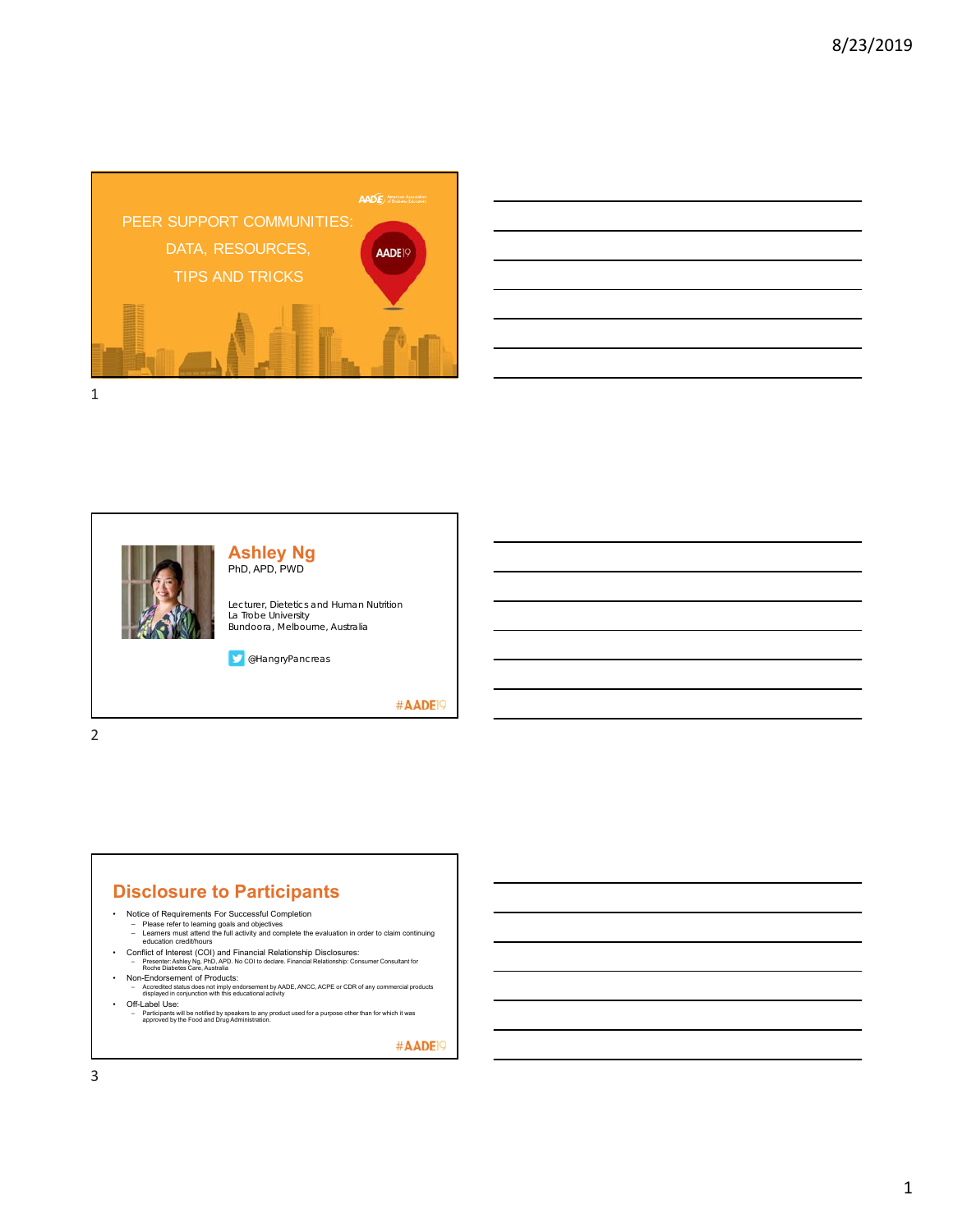# **Introducing the Diabetes Community**

AADE 2017

- Place where people gather
	- Face to face Online
- Why?
	-
	- Not feel alone (peer support) Learn from others (improving diabetes self-management strategies) Gaining self-confidence (advocacy)
	-
	- Give back to the community

Hilliard et al. | The Emerging Diabetes Online Community | Curr Diab Rev | 2015

4



- Website Forums and blogs
	- Discussion forum Q&A style Blogs: sharing personal accounts
- Social media
- - Facebook Instagram Twitter YouTube
- 
- Important to understand the nuances of various online communities in order to anticipate issues and enable strategies to keep safe

#AADE<sup>19</sup>

#AADE<sup>19</sup>

5

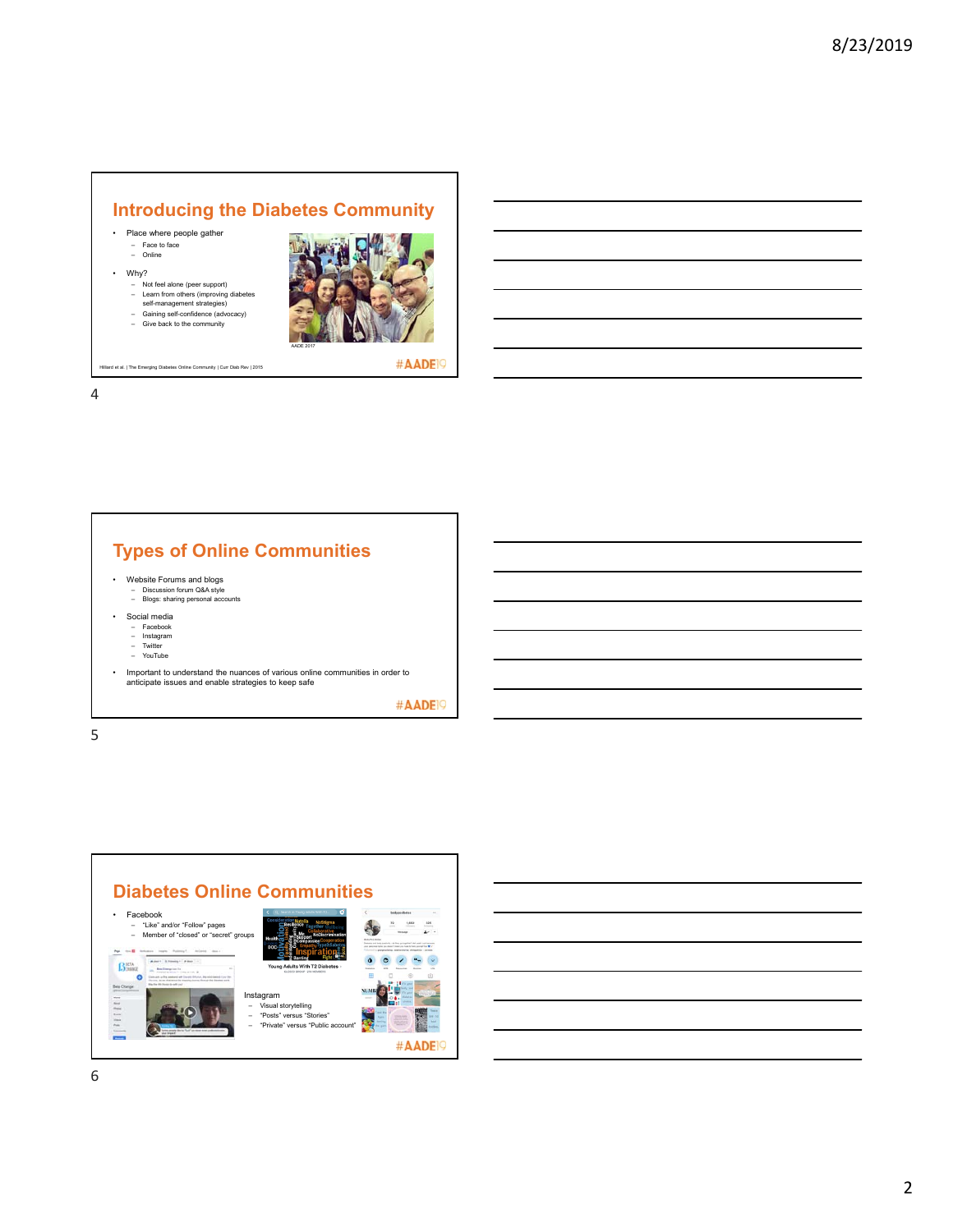

| <u> 1989 - Johann John Stone, markin sanadi bashkan a shekara ta 1989 - An tsara tsara tsara tsara tsara tsara t</u>  |  |      |
|-----------------------------------------------------------------------------------------------------------------------|--|------|
|                                                                                                                       |  |      |
| <u> Alexandro de la contrada de la contrada de la contrada de la contrada de la contrada de la contrada de la co</u>  |  |      |
| <u> 1989 - Johann Stoff, deutscher Stoff, der Stoff, der Stoff, der Stoff, der Stoff, der Stoff, der Stoff, der S</u> |  |      |
|                                                                                                                       |  |      |
|                                                                                                                       |  |      |
| the contract of the contract of the contract of                                                                       |  | ____ |
|                                                                                                                       |  |      |

7







• Clinical benefits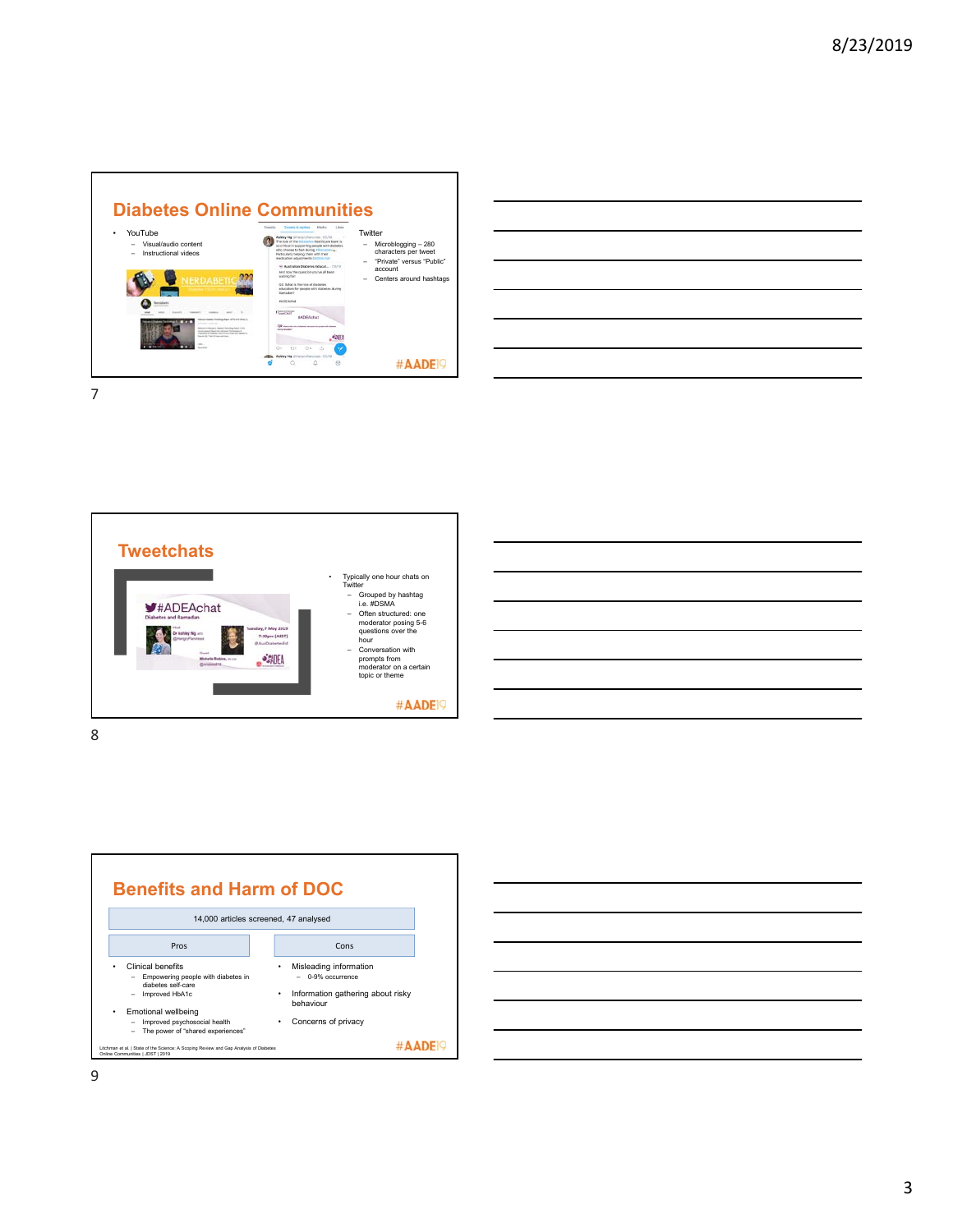## **Impact of DOC on Health Indicators**

- 183 adults who used at least one of four different diabetes-related online communities – DOC engagement found to be strong predictor of A1c – Higher health-related quality of life and diabetes self-care levels
	- TEAM 龜 #AADE<sup>9</sup>

Litchman et al. | Effect of Diabetes Online Community Engagement on Health Indicators: Cross-Sectional Study | JMIR Diabetes | 2019

• DOC use is often complementary to clinical care – Important for healthcare providers to understand potential risks with online communities

10

#### **Potential Concerns**

- Misleading information
	- 0-9% occurrence DOC is a self-regulating community
- Gathering information about risky behavior
	-
	- Generate discussion to encourage safe behaviours Respect individuals choice to make informed decisions Refer to additional support services if necessary
	-
- Privacy concern Be smart with social media

Litchman et al. | State of the Science: A Scoping Review and Gap Analysis of Diabetes Online Communities | JDST | 2019

#AADE<sup>19</sup>

11

#### **Keeping Safe Online** • Check your social media security settings – Is your account public or private? • Think before you post! – Is this something you would say in real life? • Avoid sharing personal details and photos online – Identifying information/aspects of stories • Know your boundaries – You're not anyone's healthcare provider when online • Speak from your experiences and your perspective – What would you do in that situation

#AADE<sup>19</sup>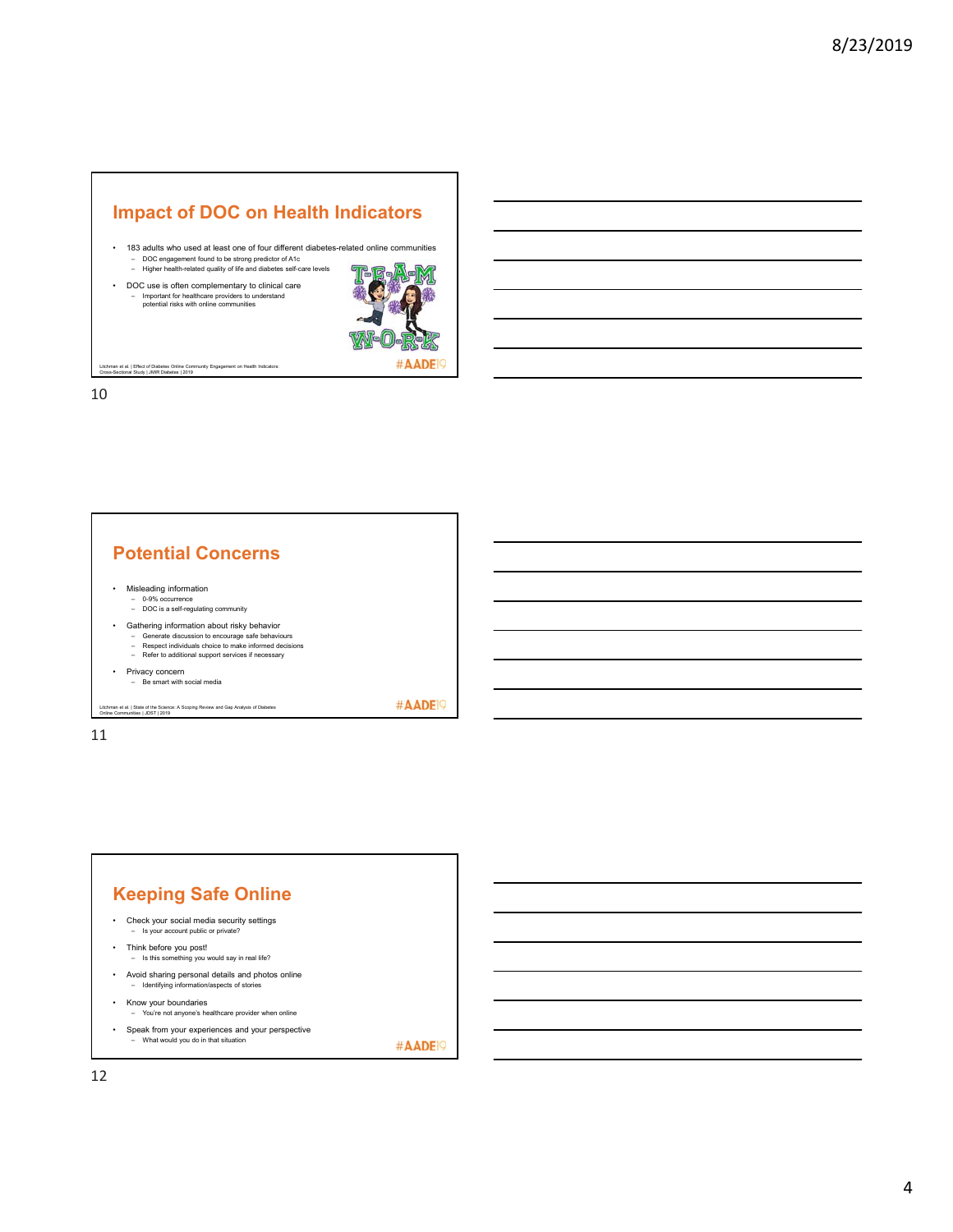#### **Dealing with Trolls**

- Often narrow-minded/have their own agenda – You won't be able to change their minds
- Will try to elicit reactions through inflammatory comments – Don't give in
- 
- 
- Personal strategy: Step 1: Be nice; respectfully try and decline conversation Step 2: Ignore Step 3: Block and report
	-



13

### **The Role of the Healthcare Provider**

- 
- Be aware of what is out there Take note of key accounts Beyond Type 1 has a summary of key people/organisations to follow
- Be open to conversation – Encourage people with diabetes to bring discussions from online to you – Help them make an informed decision

• Be respectful



WHERE DO I FIND THE DOCT

– One size doesn't fit all – Trust in your ability to provide clients with appropriate diabetes education



 $\sqrt{W}$ 

EEE

14